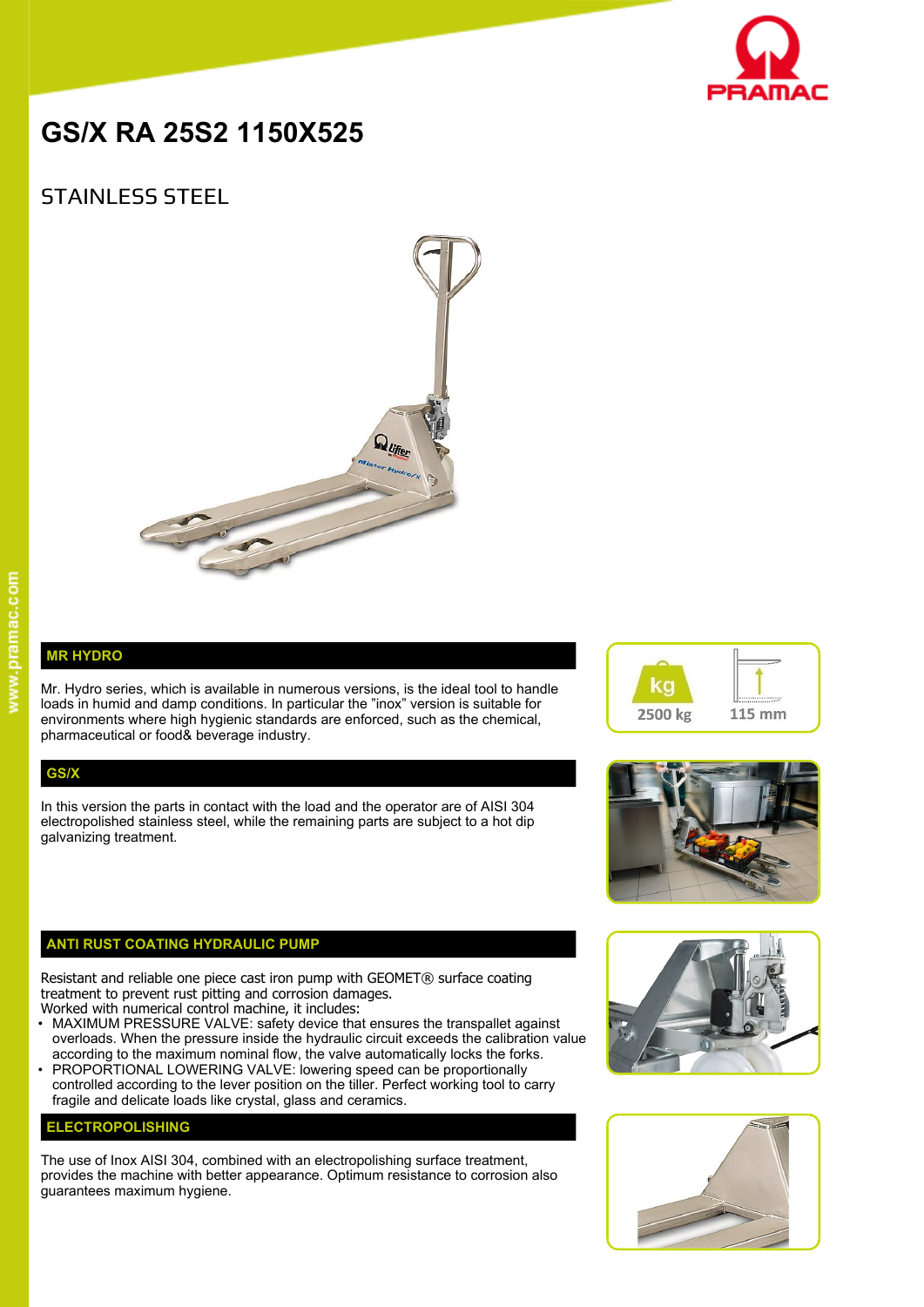| <b>Description</b>         |   |    |                         |
|----------------------------|---|----|-------------------------|
| 1.1 Manufacturer           |   |    | PR<br><b>INDUSTRIAL</b> |
| 1.3 Drive                  |   |    | Manual                  |
| 1.4 Operator type          |   |    | Pedestrian              |
| 1.5 Load capacity          | Q | Kg | 2500                    |
| 1.6 Load centre distance   | c | mm | 600                     |
| 1.8 Load axle to end forks | x | mm | 932                     |
| 1.9 Wheel base             | ٧ | mm | 1192                    |

| <b>Weights</b>               |    |      |
|------------------------------|----|------|
| 2.1 Service weight           | Kg | 62   |
| 2.2 Axle load, laden rear    | Kq | 1794 |
| 2.2 Axle load, laden front   | Kq | 768  |
| 2.3 Axle load, unladen rear  | Κq | 19   |
| 2.3 Axle load, unladen front | Κq |      |

| <b>Tyres/Chassis</b>                         |            |                   |                   |  |
|----------------------------------------------|------------|-------------------|-------------------|--|
| 3.1 Tyres: front wheels                      |            |                   | <b>NYLON INOX</b> |  |
| 3.1 Tyres: rear wheels                       |            | <b>NYLON INOX</b> |                   |  |
| 3.2 Tyre size: Steering wheels - Diameter    |            | mm                | 200               |  |
| 3.2 Tyre size: Steering wheels - Width       |            | mm                | 50                |  |
| 3.3 Tyre size: Load rollers - Diameter       |            | mm                | 82                |  |
| 3.3 Tyre size: Load rollers - Width          |            | mm                | 82                |  |
| 3.5 Tyre size: rear wheels - Q.ty (X=driven) |            | nr                | $\overline{2}$    |  |
| 3.5 Rear balancing axle                      |            |                   | No                |  |
| 3.6 Tread, front                             | <b>b10</b> | mm                | 155               |  |
| 3.7 Tread, rear                              | b11        | mm                | 375               |  |
|                                              |            |                   |                   |  |

| <b>Dimensions</b>                          |                |    |      |
|--------------------------------------------|----------------|----|------|
| 4.4 Lift height                            | h3             | mm | 115  |
| 4.9 Height of tiller in drive position max | h14            | mm | 1160 |
| 4.15 Height, lowered                       | h13            | mm | 85   |
| 4.19 Overall lenght                        | 11             | mm | 1550 |
| 4.20 Lenght to face of forks               | 12             | mm | 400  |
| 4.21 Overall width                         | b1             | mm | 525  |
| 4.22 Fork dimensions - Thickness           | s              | mm | 50   |
| 4.22 Fork dimensions - Width               | e              | mm | 150  |
| 4.22 Fork dimensions - Lenght              |                | mm | 1150 |
| 4.25 Distance between fork arms            | b5             | mm | 525  |
| 4.32 Ground clearance, centre of wheelbase | m <sub>2</sub> | mm | 35   |
| 4.34 Aisle width                           | Ast            | mm | 1835 |
| 4.35 Turning radius                        | Wa             | mm | 1367 |

| <b>Performance data</b>   |         |    |
|---------------------------|---------|----|
| 5.2 Lifting speed laden   | strokes | 12 |
| 5.2 Lifting speed unladen | strokes | 12 |